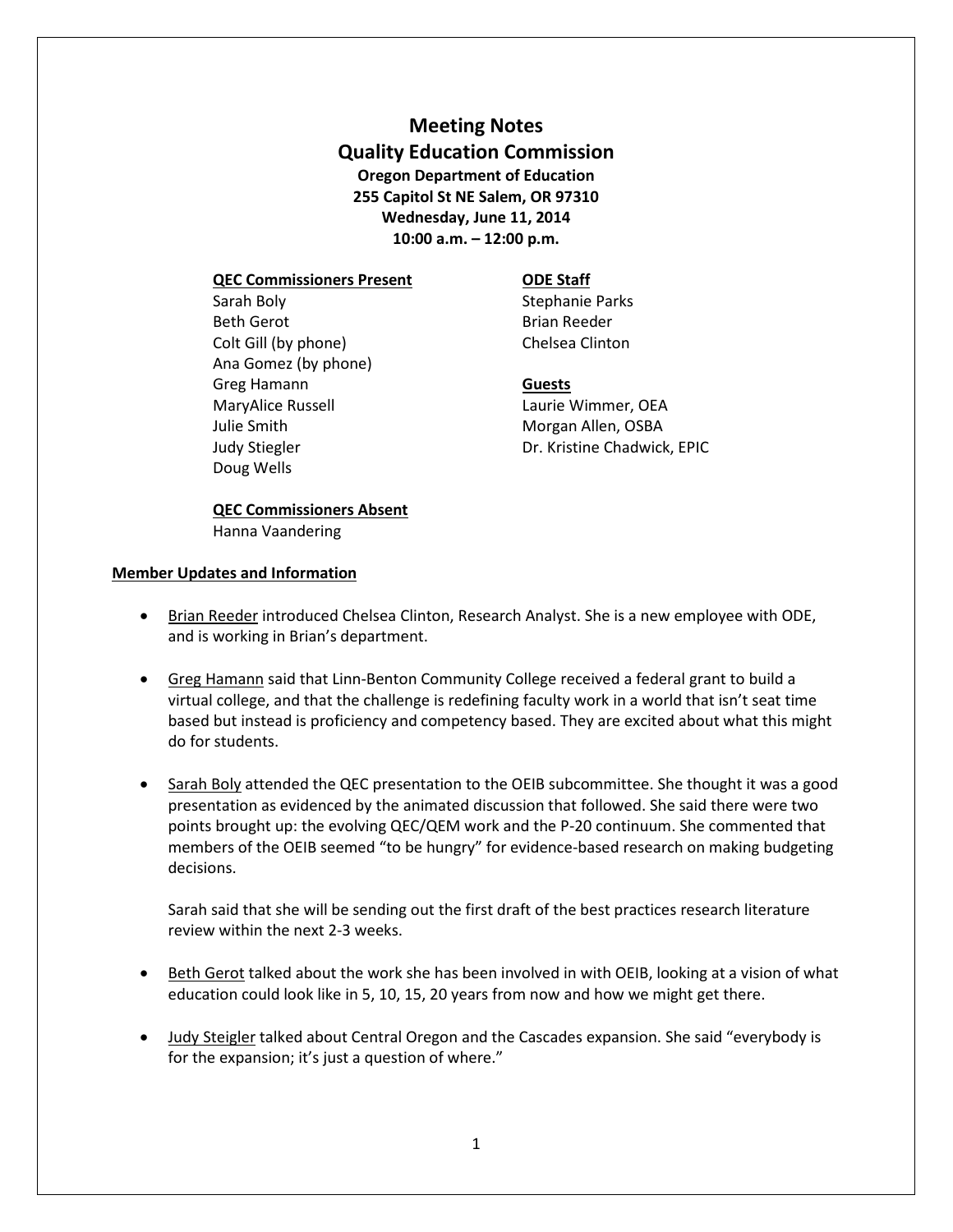- Colt Gill, on the phone, reported that there was a lot going on with it being the last week of school.
- Ana Gomez, also by phone, said that there were 7 seniors in the Juntos plan, and all seven graduated and were planning on going to college. "It was a big and beautiful success."
- Doug Wells, QEC Chair, felt it was appropriate to recognize the tragedy at Reynolds High School, saying it was "too close to home."

He also said that the Early Learning Council has awarded \$4M in grants in the kindergarten readiness partnership fund that his organization helped advocate for. There is a lot of movement in the state around the relationship between early childhood and K-20.

## **Update on Best Practices Work**

Dr. Kristine Chadwick of EPIC gave a PowerPoint presentation (Attachment 1) going over results of the matched pairs work. It was agreed that at this point conclusions cannot be drawn concerning the differences between higher performers and lower performers as it was an exceptionally small sample of two pairs of schools. When we have all five pairs of schools where we have a variety of locales and can look at a greater variety of socio-demographic characteristics we will be able to draw more appropriate conclusions.

## **Cost Model Update**

Brian Reeder discussed an alternative strategy for incorporating student performance into a cost model, where he used the same cohort and interim measures. He looked at attributes of students and predicted the frequency/probability at which they graduate from high school. "If you follow a cohort over time through the different grades, you have a better understanding as to which attributes influence high school graduation." Brian explained that in the past models were used to connect resources with performance, and we didn't look at how these resources were used, or what sort of programs or practices were used. This model predicts impacts of specific types of interventions and how they play over time and ultimately impact the high school graduation rate. It is still in the early stages, and will take some time to refine.

The real challenge now is to use this kind of information in a model that says, "If we invest in these kinds of programs how does that translate into high school graduation?" Based on recent discussions with the governor and his staff, that is what would be very useful. It allows us to have several scenarios, interventions, and how they impact high school graduation rates.

"Predicting high school graduation based on something that happens in third grade is not that cut and dried, but it is encouraging that these coefficients are statistically significant and consistent over time, and are not jumping in magnitude either positively or negatively," Brian said.

#### **QEC Report Outline**

Doug Wells asked Commissioners to review the proposed table of comments for the QEC Report (Attachment 2) and email feedback to Brian as soon as possible. Doug said we will have to rely on email and electronic communications to get this done, and asked everyone to participate.